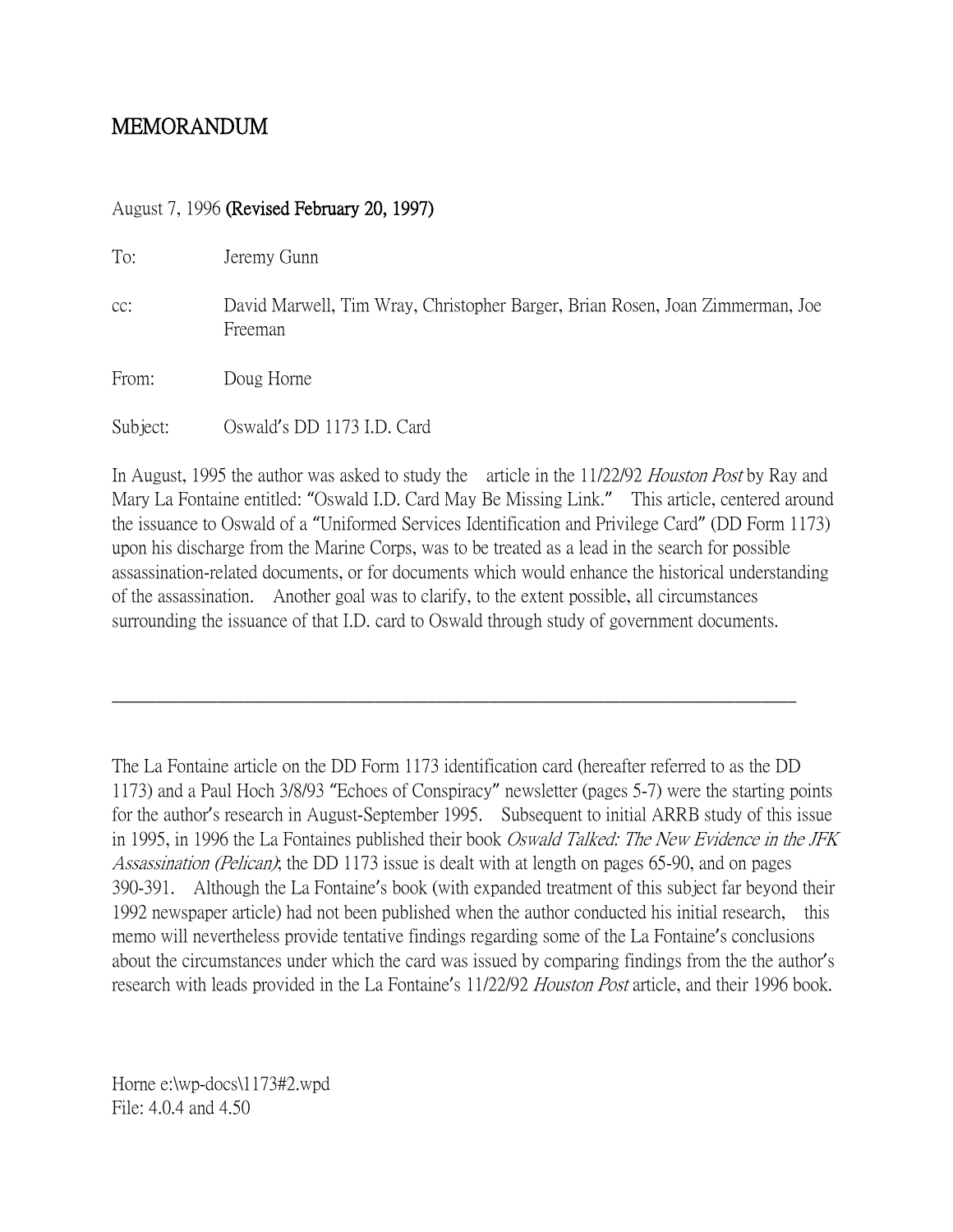Summary of La Fontaine allegations: The La Fontaine's initial research led them to believe that the DD 1173 I.D. card was issued either to military dependents, persons with a medical disability who were leaving active duty, or federal civil servants who would need access to military bases overseas. Subsequently, they determined that reservists were also authorized to receive the DD 1173 from July 16, 1957 through July 1959, when its issuance to reservists was discontinued by a change in regulations. They contend that at the time of his discharge from the Marine Corps on September 11, 1959, Oswald, who had a Marine Corps Reserve obligation, was authorized by regulation to receive only the pink-colored, or "red" reserve I. D. card designated the DD Form 2MC (RES). After citing in their book the names of two members of Oswald's El Toro unit (MACS-9) who received the officially authorized pink reserve I. D. card, the

La Fontaines conclude with some certitude that Oswald was the only member of his unit who received the beige, or buff-colored DD 1173; they then marry this conclusion with the fact that U-2 pilot Francis Gary Powers had a DD 1173 in his possession while he was a contract employee of the CIA, to state their case that Oswald's possession of this I. D. Card was *de facto* proof that he became a civilian employee of the CIA or some other Federal intelligence agency following discharge, and that it may have been used to get him a "military hop" from London to Helsinki, Finland when he defected. Further, they pick up on Paul Hoch's observation that the unique serial number on Oswald's DD 1173 is found on his passport application dated September 4, 1959, and find this quite odd since its official date of issue was September 11, 1959, one week following the date on the passport application. The appearance of Oswald's I. D. card serial number on his passport application was the "clincher" as far as the La Fontaines were concerned---proof to both Paul Hoch and to them that Oswald's I. D. Card was in his possession one week earlier than its issue date---a very unusual circumstance indeed, if true.

## Summary of Leads Pursued, Findings and Opinions

Lead # 1/Allegation: That Oswald was issued a DD 1173 upon discharge from the Marine Corps.

\_\_\_\_\_\_\_\_\_\_\_\_\_\_\_\_\_\_\_\_\_\_\_\_\_\_\_\_\_\_\_\_\_\_\_\_\_\_\_\_\_\_\_\_\_\_\_\_\_\_\_\_\_\_\_\_\_\_\_\_\_\_\_\_\_\_\_\_\_\_\_\_\_\_\_\_\_\_

Findings: Correct. The "administrative remarks" page in Oswald's USMC enlisted personnel file contains an entry for 11 SEP 59 (see attachment 1) which reads: "ID CARD FORM #N 4, 271, 617 issued this date expiration 8 Dec 62 in accrd/w para 3014.5 PRAM. (Signed by) A. G. Ayers, 1ST LT USMCR." This unique number matches precisely the serial number on the DD 1173 I. D. card issued him which is dated 11 Sep 59 (see attachment 2).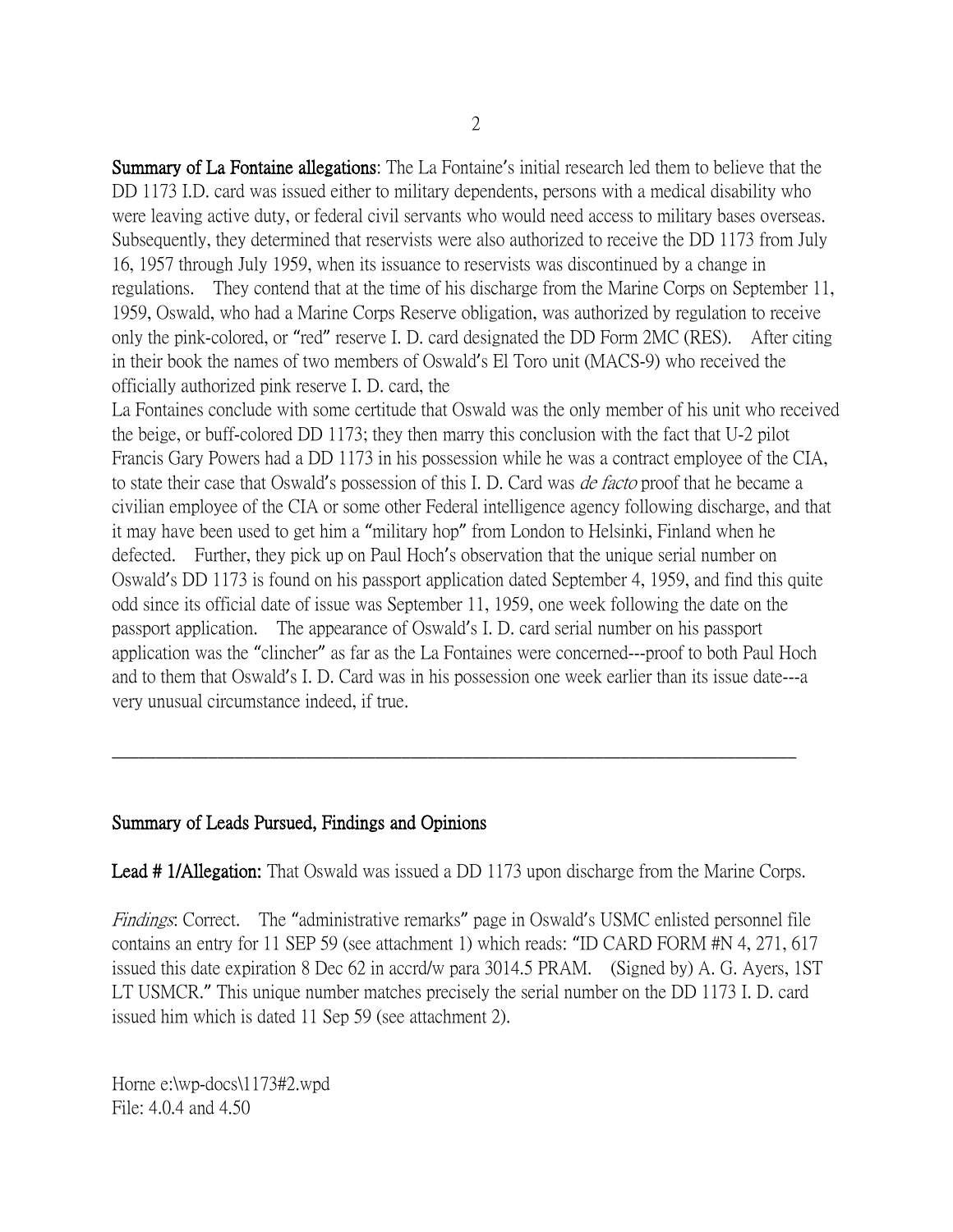Lead #2/Allegation: That the images on the original card were nearly obliterated by FBI chemical testing.

Findings: Essentially correct, although the author would recharacterize this description by saying that approximately 50 per cent of the card's surface area was obliterated by FBI chemical testing, not the entire card (see attachment 3). Archivist Steve Tilley, curator of the JFK Collection at NARA, told the author that the dark brown stains on the I. D. card were consistent with the stains left by fingerprint testing chemicals, and that he has seen similar stains on many other Oswald documents which were in the possession of the FBI. Incidentally, the original I. D. Card is stored in an archival box labeled "RG 272" which contains numerous FBI exhibits labeled exhibits B1 to B20; the original (stained) card itself is identifed as exhibit "B1" and is protected by a stiff, sealed clear plastic sleeve which protects the card from further damage. The DD 1173 I. D. card inside the sleeve is not laminated--hence, the fingerprint testing.

Lead #3/Allegation: That there are no pictures of the card in its pristine state in the National Archives.

Findings: Incorrect; attachment 2 to this memo is a photocopy of a facsimile which can be found (along with the discolored original I. D. card) in the single archives box labeled "RG 272, B1-B20" which is now part of the JFK collection. The photocopy of the I. D. card in its pristine state was apparently made by the FBI prior to applying fingerprint powder to the original card.

Lead #4/Allegation: That the photograph on the DD 1173 I. D. card (and on Oswald's modified [forged] Selective Service I. D. card) is identical to the photograph labeled by the Warren Commission as CE 2892, "Photo Taken in Minsk."

Findings: Correct; even a brief examination by a layperson reveals that CE 2892 (attachment 4) is identical to the two photographs on Oswald's DD 1173 I. D. card and his Selective Service I. D. card (attachment 5). The version of this photograph which appears on the DD 1173 card even exhibits the same opaque, rounded white "mask" in the lower right corner of the photograph which appears in CE 2892. (As an aside, proof that Oswald's Selective Service I. D. card was forged is provided by comparing the clearly fraudulent version found in his wallet [for "Alek James Hidell," with Minsk photo affixed] with the unaltered format of his Selective Service card, to which no photograph is affixed, provided here as attachment 6.)

Speculation: It is reasonable to assume that Oswald altered both the DD 1173 and Selective Service cards (by affixing the Minsk photograph) himself, and that they were probably altered by him while he was employed at the photographic firm of Jaggars-Chiles-Stovall in Dallas, Texas from autumn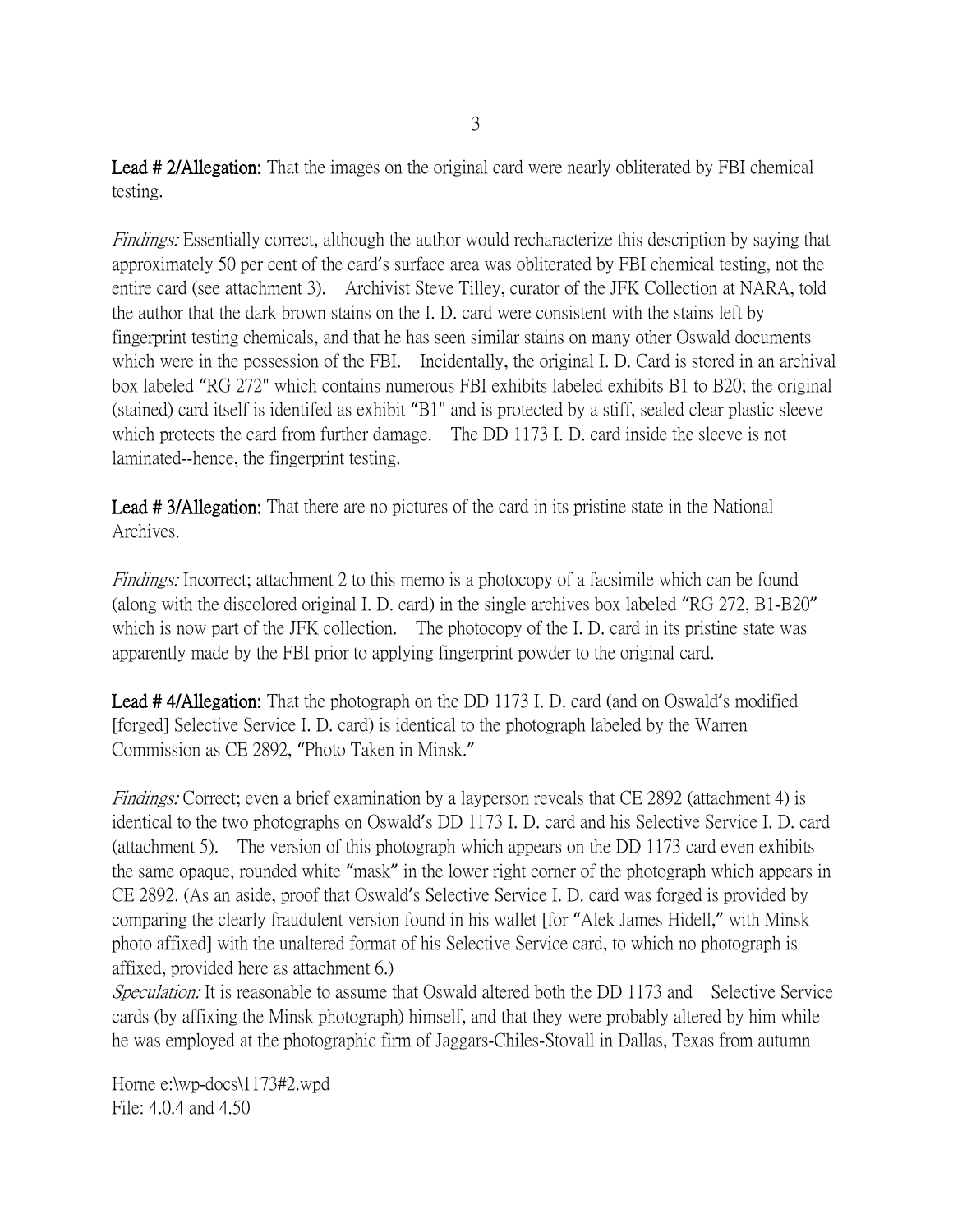1962 through spring 1963.

Lead # 5/Allegation: That issuance of the DD 1173 I. D. card was not specifically authorized by the PRAM, the U. S. Marine Corps' Personnel Records and Accounting Manual.

Findings: Unclear and unresolved; on the administrative remarks page from Oswald's USMC enlisted personnel file, an entry dated 11 SEP 59 states that I. D. Card # N 4, 271, 617 was issued in accordance with paragraph 3014.5 of the PRAM (see attachment 7). A review and analysis of attachment 7 (section 3014, "Identification Cards") reveals on page 3-12, in paragraph 1 c., that DD Form 2MC (RES) should have been issued to Marines being discharged from active duty who still had a reserve obligation. [The DD Form 2MC (RES) is the Marine Corps designation for the so-called "pink" or "red" reserve I. D. card, which is still the standard format issued today for reserve members of the armed forces.] The entry in Oswald's enlisted personnel file citing the PRAM as authority to issue the DD 1173 card is inconsistent with the PRAM itself (attachment 7), which clearly states that service members in the Marine Corps may legally possess only one I. D. card, and that it must be either (1) a "green" DD Form 2MC (for active duty personnel); (2) a "gray" DD Form 2MC (RET) (for retired personnel); or (3) a "red" DD Form 2MC (RES) (for members of the Marine Corps Reserve). The DD 1173 is not listed as one of the 3 authorized choices in the version of the PRAM provided to the ARRB by the Marine Corps; unfortunately, the only version presently held by the Marine Corps which applies to this issue (page 3-12, Section 3014) is change 2, which was not issued until December, 1959 (see attachment 16)--the Marine Corps no longer holds the original guidance on I.D. card issuance to reservists which was promulgated in the base document, the original version of the PRAM, issued in June, 1959. Thus, study of the pertinent regulatory page (3-12) from the currently surviving version of the PRAM (change 2, from December, 1959) only reveals that Marines from December 1959 onward should have received the "Red" reserve I.D. card, and does not reveal which USMC regulatory guidance was in effect on 11 September, 1959 when Oswald was discharged and received his DD 1173 I.D. card. Only if a pristine version of the PRAM could be found, without incremental changes entered, as it was originally promulgated in June 1959, could a researcher definitively determine which I.D. card should, by regulation, have been issued to Oswald in September 1959.

**Lead # 6/Allegation:** In *Oswald Talked*, the La Fontaines expand considerably upon their November 1992 *Houston Post* article in regard to whether or not there existed other administrative guidance, separate from the PRAM, which authorized issuance of the DD 1173 I. D. card. They located a U. S. Army Military History Institute historian named Dennis Vetock at the Army War College in Carlisle, Pennsylvania who performed research for them in this area; his findings (as reported on pages 74-76 of their book), based upon study of contemporaneous administrative directives, were that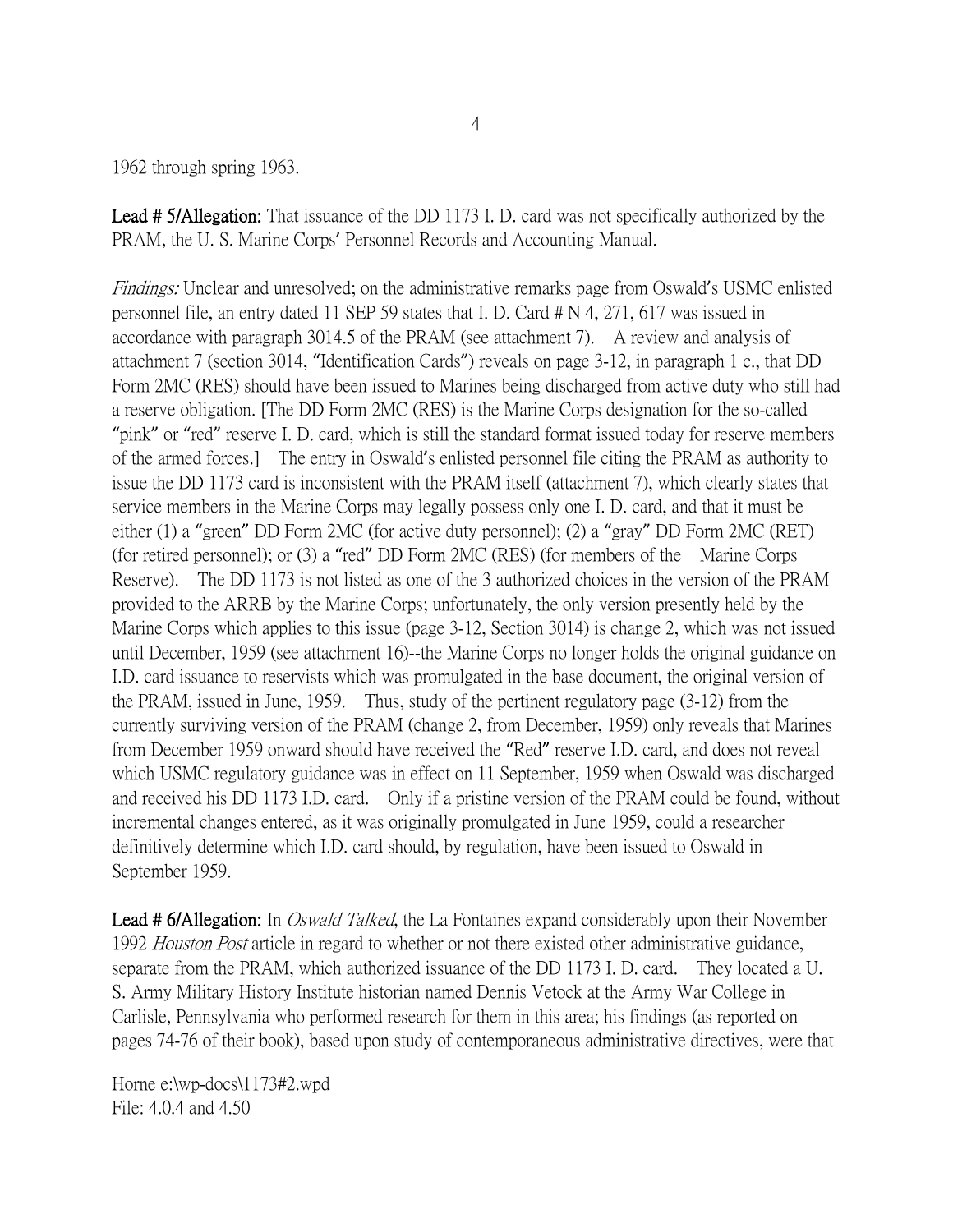use of the DD 1173 I. D. card commenced in 1957, and that initially its issuance was authorized to: military dependents (the primary recipients), disabled veterans, reservists, foreign military personnel and their families, and overseas Federal civilian employees in need of an I. D. Card which would grant base access. The LaFontaines write that Vetock quoted the directive he located, dated July 16, 1957, as saying that all active duty Marines should have received the DD Form 2MC ("green" card), and that *all other personnel*, including reservists, should have been recipients of the DD Form 1173, the Uniformed Services Identification and Privilege Card. The LaFontaines claim Vetok clarified, however, that the guidance authorizing issuance of the DD 1173 to all personnel not on active duty (including reservists) was terminated in July, 1959 when the 3-card system (the "green," "gray," or "red" cards described by the PRAM, in attachment 7) was instituted. They quote Vetock as saying that thereafter, issuance of the DD 1173 continued to be authorized for military dependents and various civil service personnel requiring base access overseas (as the author can confirm through personal experience is still the practice today), but not to reservists.

Findings: On October 2, 1996 the author contacted military historian Dennis Vetock by telephone at the U.S. Army's Military History Institute at Carlisle Barracks in Pennsylvania. He faxed to ARRB both the July 1957 internal U.S. Army guidance directing issuance of the DD 1173 I.D. card to reservists, as well as the July 1959 internal U.S. Army guidance directing that DD Forms 1173 which had been issued to members of the Army reserve "be replaced in an orderly manner by DD Forms 2A (Res)"--i.e., the Army*'*s version of the *"*Red*"* or *"*Pink*"* Reserve I.D. card still in use today by each component of the Armed Forces--*"*as stocks of the latter become available. DD Form 1173 will be surrendered and disposed of in accordance with paragraph 16." (See attachment 17 for both of these excerpts.) Thus, where the LaFontaines state that issuance of the DD 1173 was authorized for reservists commencing in July 1957, and was discontinued commencing in July 1959, they are correct in their basic facts, but neglect to point out that the regulations cited by Mr. Vetock are Army regulations, and are not DOD-wide. Furthermore, if they had taken the trouble to obtain the pertinent regulations from Mr. Vetock, they would have noted that the July 1959 Army directive to cease issuing the DD 1173 to reservists, and to instead issue, and replace it with, a "Red"I.D. card, allowed for an orderly transition to the new I.D. card as stocks of the new document became available. In summary, the LaFontaines have misrepresented a change in Army policy as a DOD-wide change in policy, and did not mention that an orderly transition between the "old" reserve I.D. card (the Tan DD 1173) and the "new" reserve I.D. card (the Red DD 2A [Res]) was allowed for, and apparently expected, due to initial shortages of the new document. While the decision to discontinue use of the

DD 1173 for reservists surely flowed down from some level of the DOD to the Army (as well as the other Armed Services), without documentary evidence one should not assume that the Navy, Marine Corps and Air Force all discontinued the DD 1173 at the same time; each Armed Service promulgates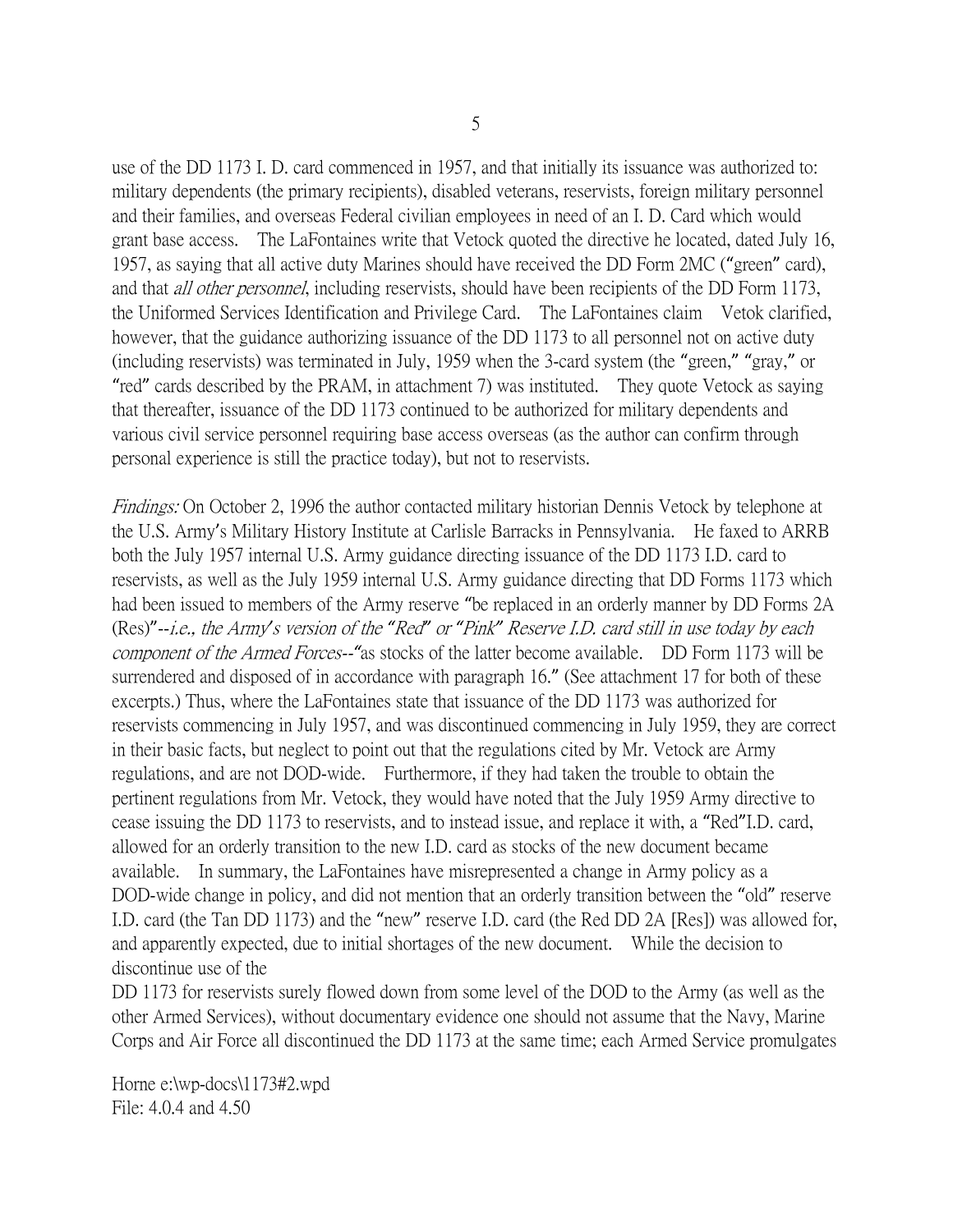its own regulations (and changes thereto)--at its own speed--and would have been responsible for printing and distributing its own, unique versions of the new Red I.D. card for reservists.

Lead # 7/Allegation: That Oswald was the only Marine in his unit to receive the DD 1173 I. D. card.

Findings: Incorrect. The author sampled the military enlisted personnel files of 11 additional Marine personnel (in addition to Lee Harvey Oswald) in order to determine whether other Marines inside or outside of Oswald's unit also received the DD 1173

I. D. card upon discharge from active duty. Of the twelve total names sampled, seven (7) of the individuals contained entries in their Marine personnel files which indicated that they received the DD 1173 I. D. card; two (2) contained entries in their records indicating that they received the DD Form 2MC (RES), or "red" I. D. card; and three (3) of the records sampled contained entries in the "administrative remarks" section which were not specific enough to definitively determine what kind of I. D. Card was issued upon discharge of the service member (but which suggested that two of these three individuals received the DD 1173, based on serial number analysis). Of the seven total personnel who definitely received the DD 1173, five of them had served in the same unit as Lee Harvey Oswald, MACS-9, at MCAS El Toro, California. A summary is provided below showing the names sampled, type (and date) of I. D. card received, and unit in which the member served (i.e., last PCS assignment) immediately prior to being processed for discharge:

## Name I. D. Card / Date Rcvd Last PCS Duty Station

| Lee Harvey Oswald DD 1173 $(11$ Sep 1959) |                       | MACS-9 (MCAS El Toro)           |
|-------------------------------------------|-----------------------|---------------------------------|
| Alexander G. Ayers, Jr.                   | DD 1173 (21 Nov 1959) | H & HS (MCAS El Toro)           |
| Gerald P. Hemming, Jr.                    | DD 1173 (17 Oct 1958) | U. S. Naval Academy Prep School |
|                                           |                       | (Annapolis, Maryland)           |
| Nelson Delgado                            | DD 1173 (25 Nov 1959) | MACS-9 (MCAS El Toro)           |
|                                           |                       |                                 |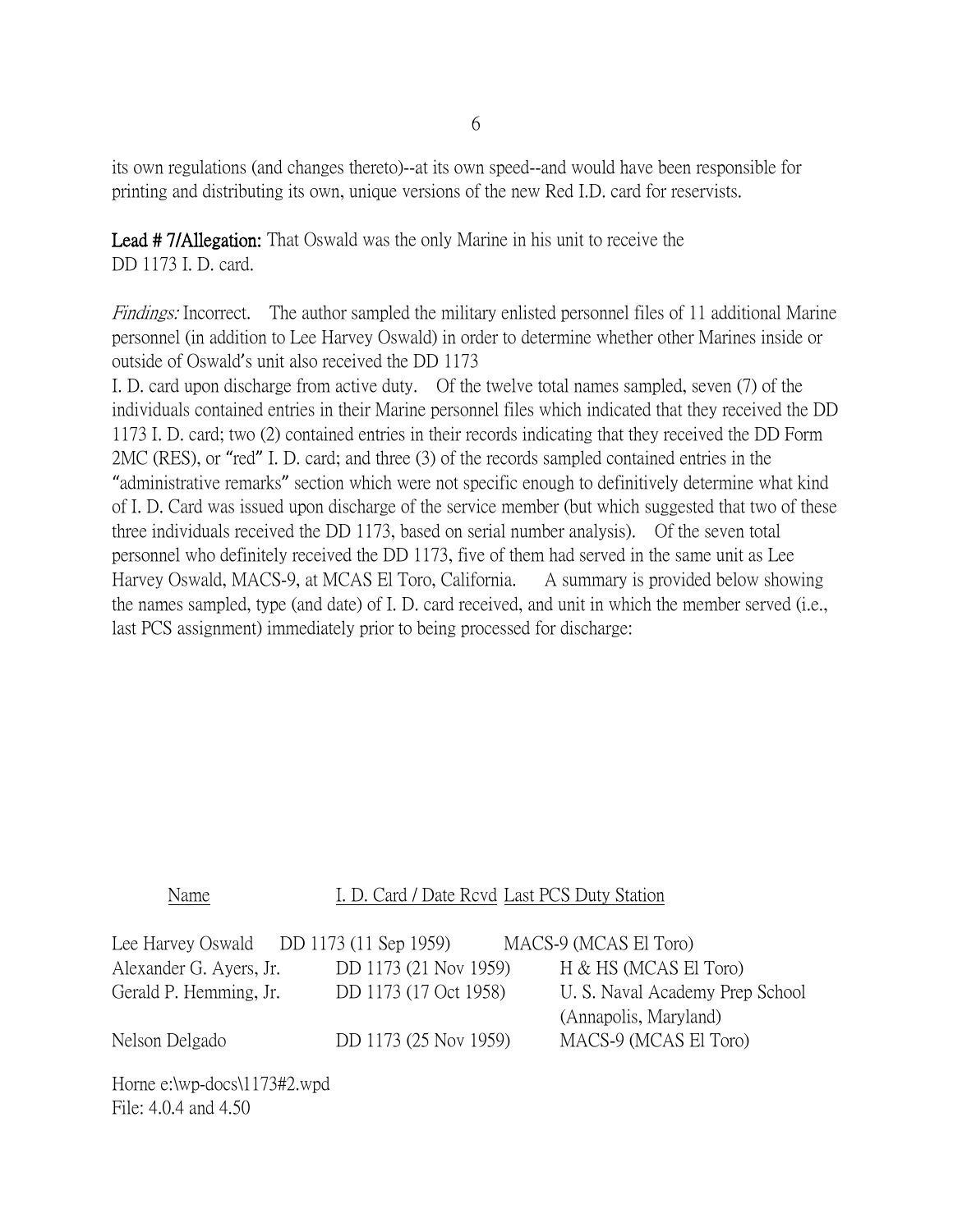| Richard D. Call<br>Paul E. Murphy<br>William K. Trail<br>Zack Stout | DD 1173 (11 Dec 1959)<br>DD 1173 (27 Aug 1959)<br>DD 1173 (23 Nov 1959)<br>DD Form 2MCR                                                        | MACS-9 (MCAS El Toro)<br>MACS-9 (MCAS El Toro)<br>MACS-9 (MCAS El Toro)<br>H & HS, 3rd MAW (MCAS El<br>$(30$ May $1960)$ |
|---------------------------------------------------------------------|------------------------------------------------------------------------------------------------------------------------------------------------|--------------------------------------------------------------------------------------------------------------------------|
|                                                                     |                                                                                                                                                | Toro)                                                                                                                    |
| John R. Heindel                                                     | DD Form 2MCR<br>(14 July 1961)                                                                                                                 | AIRFMFPAC (Yuma, Arizona)                                                                                                |
| Owen Dejanovich                                                     | Not Specified (serial # MACS-9 (MCAS El Toro)<br>of card suggests DD 1173,<br>but type of card not<br>specified); $(04$ Sep 1959)              |                                                                                                                          |
| Robert R. Augg                                                      | Not Specified (serial # MWHG, 2nd MAW (MCAS<br>of card suggests DD 1173, CPNC)<br>but type of card not<br>specified); $(08 \text{ Apr } 1959)$ |                                                                                                                          |
| Kerry W. Thornley                                                   | Not Indicated (no entry MABS-11, MAG-11, 1st MAW)<br>re: whether any I. D. card<br>issued or not in personnel<br>file)                         |                                                                                                                          |

Pertinent pages from the records of the personnel listed above are provided as attachment 8 to this memo (except for LHO, whose I. D. card data is provided in attachment 1).

Another, more revealing statistical analysis can be performed by studying the Reserve I.D. cards received by the eight (8) personnel above who were stationed at various MCAS El Toro commands (and therefore discharged by the same activity, H & HS, MCAS El Toro). Of these 8 personnel, 6 received the DD 1173, 1 was a probable DD 1173 recipient (based on I.D. card serial number), and 1 received the "Red" 2MC(Res) card as proof of his reserve status. The 6 personnel who received the DD 1173, and the one probable DD 1173 recipient, received their I.D. cards between August-December, 1959, inclusive; the 1 recipient of the "Red" 2MC(Res) card received his card in May, 1960 (after change 2 to the PRAM was issued in December 1959). This apparent pattern provides circumstantial support for the hypothesis that the Marine Corps may not have changed its own policy on I.D. card issuance to reservists (i.e., substituting a "Red" card for the DD 1173) until change 2 to the PRAM was issued in December, 1959. If this in fact was the case, then it means Lee Harvey Oswald was issued his DD 1173 I.D. card in accordance with existing USMC regulations at

Horne e:\wp-docs\1173#2.wpd File: 4.0.4 and 4.50

7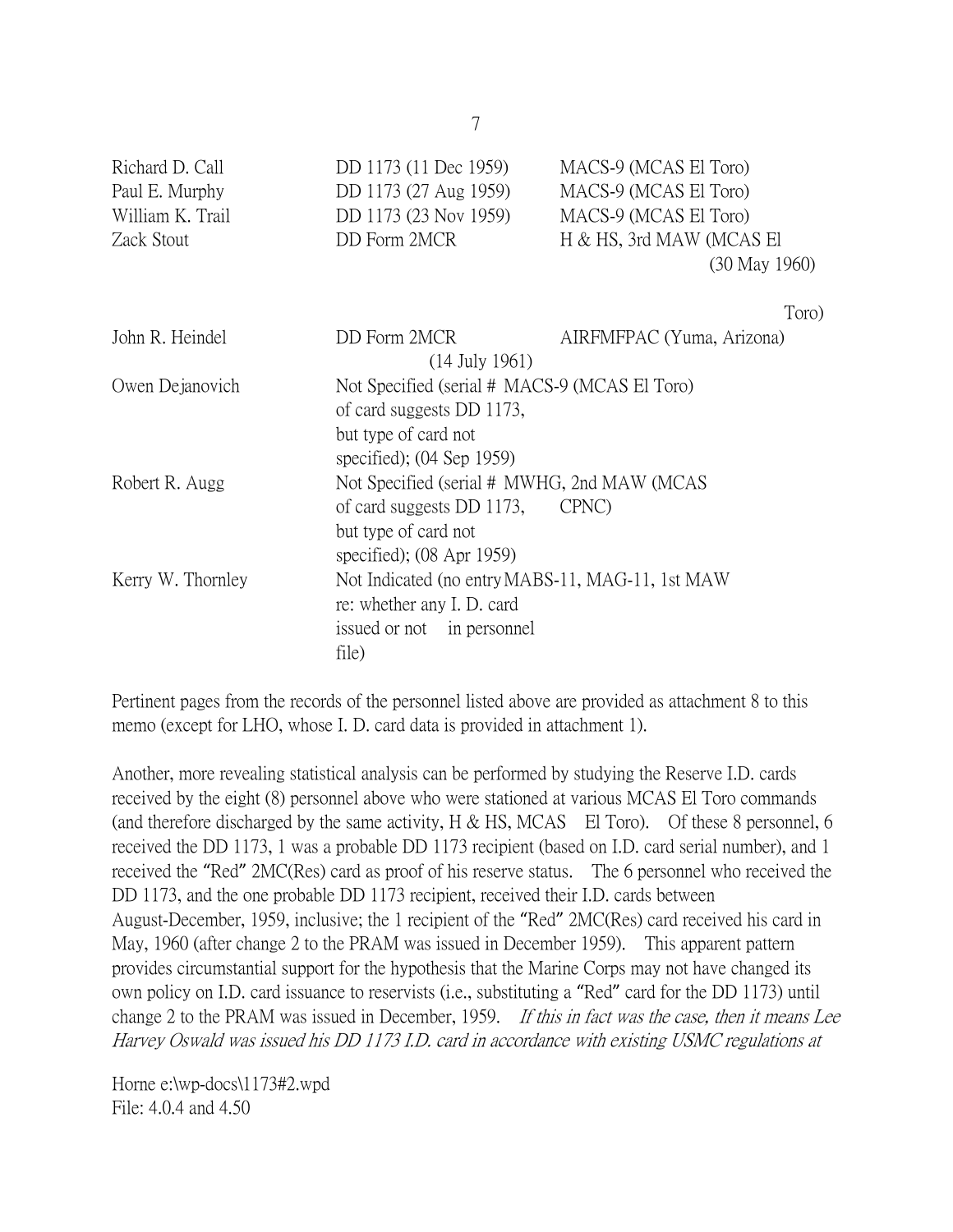the time of his discharge, in September 1959. One possible reason why the Marine Corps may have delayed implementing its own discontinuance of the DD 1173 as a reserve I.D. card may be that they simply waited until they had sufficient stocks of the new "Red" 2MC(Res) in stock, and properly distributed, throughout the Marine Corps. This may explain why, unlike the Army regulation from July 1959, the USMC's regulation, the PRAM, did not allow for a gradual phase out-phase in between the old and new cards--simply because the Marines may have waited for proper distribution of the new card before changing the issuance regulations.

Lead # 8/Allegation: That since no one else in Oswald's unit was given a DD 1173 I. D. card, and because CIA civilian U-2 pilot Francis Gary Powers also had a DD 1173 I. D. card, Lee Harvey Oswald was therefore an agent of the CIA or some other intelligence agency who required access to overseas bases: hence, his possession of the DD 1173 I. D. Card.

Findings: Conclusion unsupported by evidence presented. Whether Lee Harvey Oswald was, or was not, on a mission for the U. S. Government when he defected to the USSR in 1959, possession of the DD 1173 card is not sufficient to prove (or disprove) that speculation, particularly since 5 other members of his unit at El Toro were also issued this same card upon discharge from active duty. Furthermore, even though the La Fontaines are correct that some civilians within DOD (and apparently CIA) are authorized issue of the DD 1173 in order to gain routine access to overseas bases, it is specious reasoning to suggest, as they do on pages 86-90, that because one person who was a CIA employee (CIA U-2 pilot Francis Gary Powers) was issued a DD 1173, that Oswald (who also had the card) must likewise have been an intelligence agent. They have not presented evidence that all intelligence agents were issued the card; and in opposition, they *have* presented evidence (since confirmed by ARRB) that numerous persons not involved in intelligence work were authorized to receive the DD 1173: military dependents, disabled veterans, foreign military personnel and their families, and, for a period of approximately 2 years, various military reservists. The key issue to the La Fontaines in chapter 3 of their book is timing: that the card was issued to Oswald when such issuance was no longer formally authorized. [Since they posit that the DD 1173 was no longer authorized for issue to reservists when Oswald was discharged in September, 1959, then his receipt of one is, to them, highly significant--virtual proof to the La Fontaines that he must have been issued the card under the aegis of an intelligence agency, as was Francis Gary Powers.] To this author, it has not been demonstrated that Oswald was issued his DD 1173 I.D. card in contravention of USMC regulations--in fact, the USMC regulations (the June 1959 PRAM) governing I.D. card issuance at the time of his discharge (in September 1959) cannot presently be located, and a circumstantial case can even be made, based on the analysis of USMC service record entries discussed above (and the known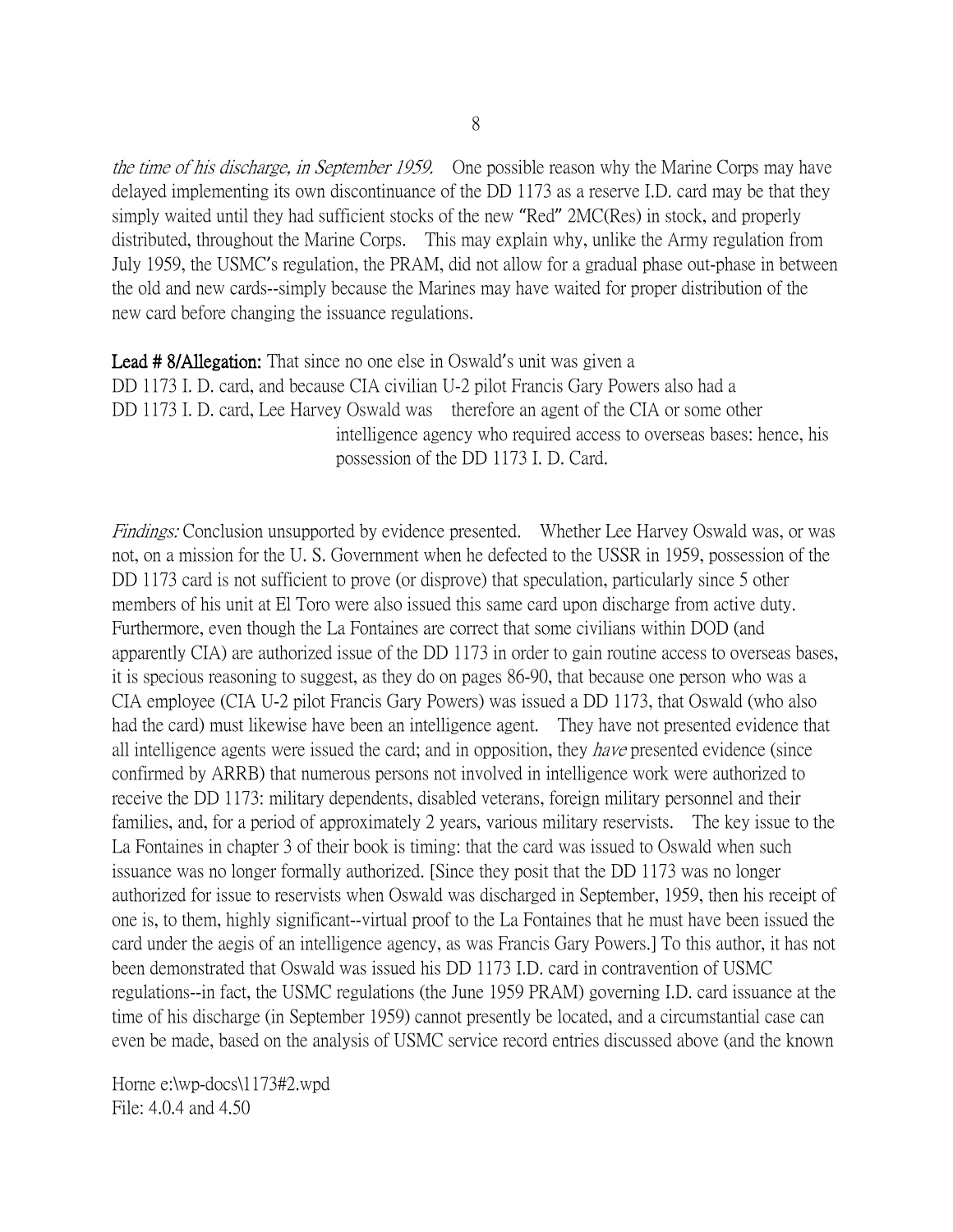date of issuance of change 2 to the PRAM--December 1959), that the Marine Corps may not have changed its regulations regarding issuance of I.D. cards to reservists until 3 months after his discharge. If it should eventually be determined that the originally promulgated version of the PRAM (June 1959), or that change 1 to the PRAM (issued in August 1959), discontinued the DD 1173, then it seems likely that bureaucratic inertia (and possible ineptitude) would most likely be the true explanations for why Oswald received a DD 1173. In support of this viewpoint, the La Fontaines, as a result of their interview of former USMC 1st Lieutenant A. G. Ayers, whose typed name and signature appears on Oswald's DD 1173 as issuing officer (see attachment 2), write that although Ayers had no recollection of issuing the DD 1173, "The processing of such paperwork, including the decisions on which I. D.s to give out, he explained, was done by administrative assistants under the supervision of the senior noncommissioned officer. When the papers were ready, they were brought en masse to Lieutenant Ayers for his signature--in essence, an anonymous process by anonymous personnel." The author's 20 years of previous experience in Government prior to working for the ARRB (10 years on active duty in the Navy, and 10 years as a federal civil service employee for the Department of the Navy) reinforce his strong impression that this methodology (attributed to Ayers by the La Fontaines) for out-processing of personnel from active duty to civilian status is not only an accurate description for how such processing is managed, but was the perfect environment for a "that's the way we've always done it" bureaucratic "snafu" to arise and to perpetuate itself. (Changing the rules for a routine administrative procedure does not necessarily equate with proper dissemination of that information, nor with implementation of changes in behavior by the clerks who perform the routine procedure.) In support of this potential "snafu" hypothesis, a review of attachment 8 reveals that four people in Oswald's own unit were issued the same DD 1173 I. D. card *subsequent* to him, in November and December 1959. My conclusion is that these occurrences either reflected the still-current regulations in the Marine Corps (assuming that the USMC did not discontinue the DD 1173's issuance until December 1959), or, if it is ever determined that USMC regulations had indeed prohibited the issuance of the DD 1173 I.D. card by then, reflects administrative errors resulting from bureaucratic inertia, not evidence that Alexander Ayers, Nelson Delgado, Richard Call, and William Trail were intelligence operatives.

Lead # 9/Allegation: That Oswald was issued his DD 1173 I. D. card 7 days early, since its unique serial number appears on his passport application dated September 4,  $1959$ ,  $^{2}$  $^{2}$  $^{2}$  one week prior to 11 September, 1959, the date of his discharge.

<span id="page-8-1"></span><span id="page-8-0"></span> $\overline{\phantom{a}}$  $1$ Oswald Talked (Pelican, 1996): pages 81-82.

 $^{2}$ *Ibid.*, page 84.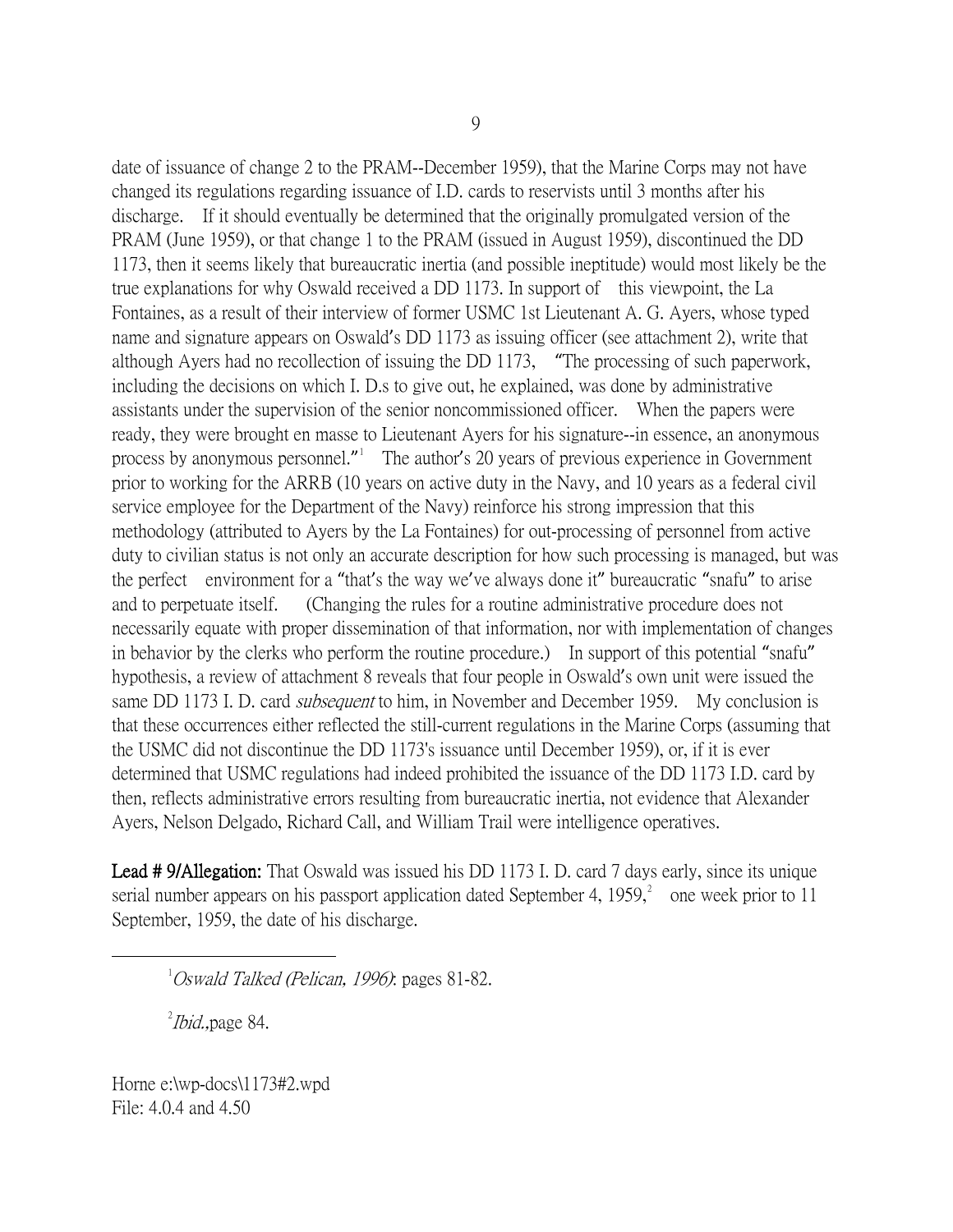Findings: Not necessarily the case. The La Fontaines are correct that the unique serial number on Oswald's DD 1173 appears on his passport application (attachment 9), but may have incorrectly interpreted when and why it was placed there. They also mention an accompanying memo addressed "To Whom It May Concern," dated 4 Sept 1959 (attachment 10), which they assume was turned in concurrently with Oswald's passport application, and go on to suggest that since 1st LT A. G. Ayers' typed name appears on the memo below the signature of a 1st Sergeant Stout (a person whom he has no recollection of whatsoever), that the signed name of 1st Sergeant Stout may represent a fictional identity. (This Stout allegation is patently untrue; Zack Stout was stationed at both MACS-1 in Atsugi, Japan and at 3rd MAW at MCAS El Toro concurrently with Lee Harvey Oswald.) Oswald's DD 1173 I. D. card, his passport application, and the memo dated 4 September are likely related, but not in the way the La Fontaines imagine. Author's hypothesis follows:

### Document Remarks/Discussion

Oswald's Passport Application Submitted September 4, 1959 (see attachment 9, page 2).

"To Whom It May Concern" Typed on September 4, 1959, but not submitted to the passport office until September 9, 1959 (see attachment 10). Even though the date typed on this memo is "4 Sept 1959," there is evidence on the document that September 4 is not the date it was submitted. A date/time stamp has been imprinted on the document by machine and reads: "RECEIVED DEPARTMENT OF STATE 1959 SEP 9 AM 9 54 PASSPORT OFFICE LOS ANGELES." It seems clear that the purpose of this memorandum was to convince the passport office that Oswald, who applied for a passport on September 4, 1959, was going to be leaving active duty and resuming life as a civilian again; the implication of this apparent need to satisfy the passport office is that DOS probably did not process passport applications for active duty personnel unless they could prove they were leaving (or had left) active duty. Although Oswald obviously was stimulated to draft this memo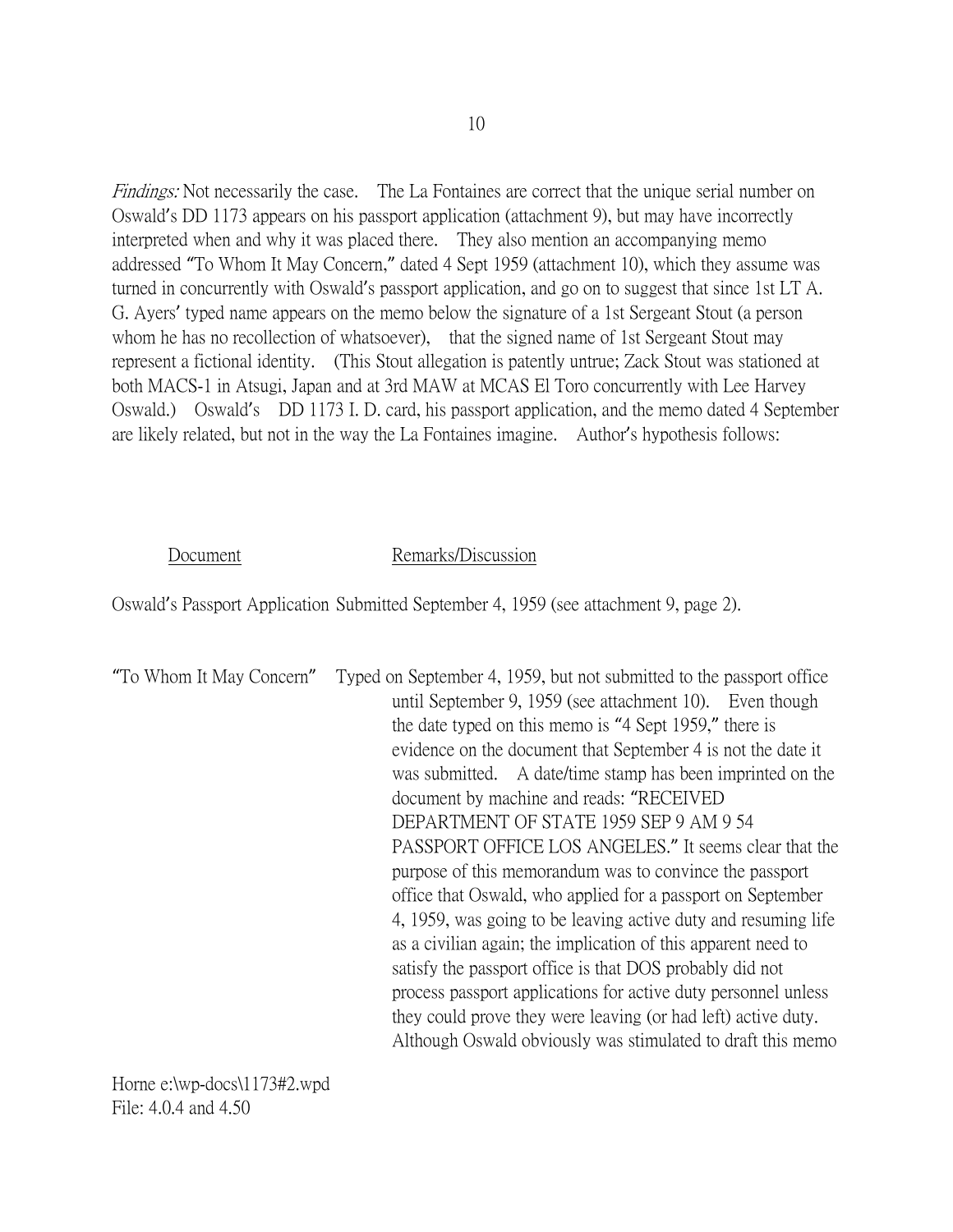on September 4, 1959 (the day he submitted his passport application), it was not turned into the passport office until September 9, 1959. The reason for the delay may have revolved around obtaining a signature on the memo. Although the name of USMC 1st LT A. G. Ayers, the Assistant OIC of the El Toro Separation Section, is typed on the memo, the memo is instead signed by 1st Sergeant Zack Stout, a friend of Oswald's<sup>[3](#page-10-0)</sup> who served with him at both MACS-1 in Atsugi, Japan and at MCAS El Toro. Stout may have been enlisted by Oswald to sign the memo if Ayers refused, or if for some reason Oswald did not want Ayers to know he was applying for a passport. (The latter seems likely, since a Marine enlisted man getting a hardship discharge because of his mother's penury would most likely not have wanted the officer responsible for his separation paperwork to know that he was applying for a passport and intending to travel to Europe to attend colleges in two countries, and to visit numerous other nations as a tourist.) In fact, it seems highly unlikely that Ayers knew anything about the memo, since it is not typed on USMC letterhead stationery, and because he told the ARRB (see Call Report, attachment 18), and also reportedly told the La Fontaines that he had no recollection of it whatsoever.<sup>[4](#page-10-1)</sup> One can safely presume, following this line of reasoning, that although turned in 5 days after it was dated, the "To Whom It May Concern" memo was submitted because the passport office implicitly had refused to process Oswald's passport application until or unless he provided evidence that he was being released from active duty.

Oswald's Passport Printed ("issued") on September 10, 1959 (see attachment 11),

<span id="page-10-1"></span><span id="page-10-0"></span> $\frac{1}{3}$  $3$ The Assassination Chronicles(Legend), by Edward J. Epstein: pages 357-365 provide details of Oswald's friendship with Zack Stout from their MACS-1 association.

<sup>4</sup>Oswald Talked (Pelican): pages 84-85.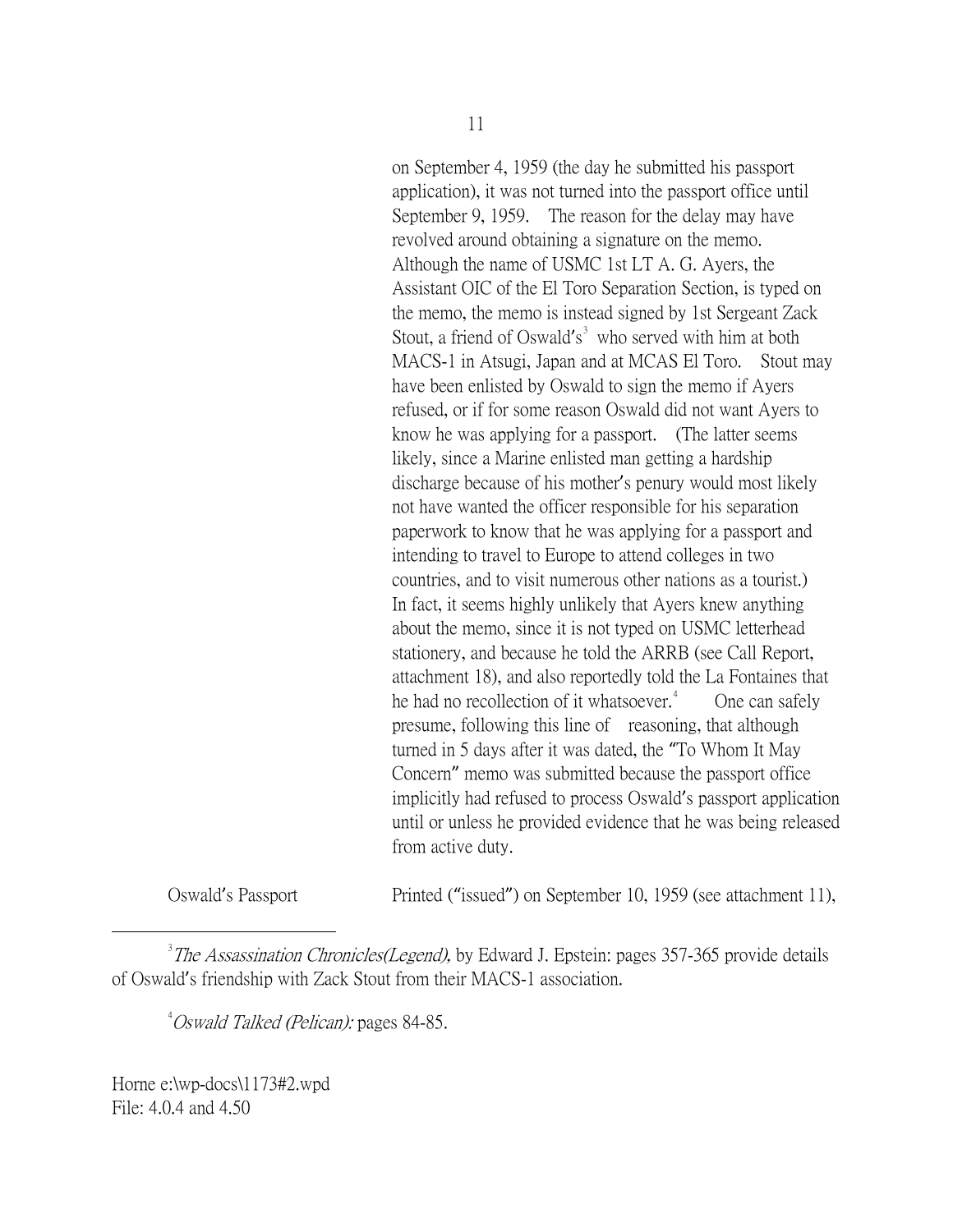but probably not picked up by Oswald until September 11, 1959. A review of Oswald's passport reveals that it was "issued" (manufactured) on September 10, 1959, one day after the "To Whom It May Concern" memo was received at the passport office; this 24-hour delay from the time the memo was received on September 9 was the normal passport processing time in that era (namely, one day), corroborating the above argument that the memo assuring DOS that he was leaving active duty was essential to the processing of his application. But the date the passport was issued is not necessarily the date it was picked up, since the I. D. card used by Oswald to verify his identity and *status* when he picked up the card was apparently not issued until September 11, 1959 (see below). The earliest date Oswald could have picked up his passport was September 10, 1959, the day it was issued by the passport office; this would have required Oswald to be in receipt of his DD 1173 I. D. card one day early--although this is conceivable (and much more likely than having it one week early per the speculations of Paul Hoch and the La Fontaines), there is no documentary evidence for this that the author is aware of.

Oswald's DD 1173 September 11, 1959 (the date typed on the card) is almost certainly the real issue date of this card, vice the September 4, 1959 date presumed by Paul Hoch and the La Fontaines (which they have incorrectly assumed simply because the card's serial number was typed onto Oswald's September 4, 1959 passport application). Author's interpretation follows: Oswald's passport was created by DOS on September 10, 1959, and the unique serial number on Oswald's DD 1173 was indeed typed onto Oswald's handwritten passport application--but to the author this almost certainly means an office worker at the passport office probably rolled Oswald's passport application into a typewriter the day his passport was picked up (September 11, 1959) and typed the number of his new I. D. Card onto the application as proof that he was "inactive," i.e., no longer on active duty. If just "any" I. D.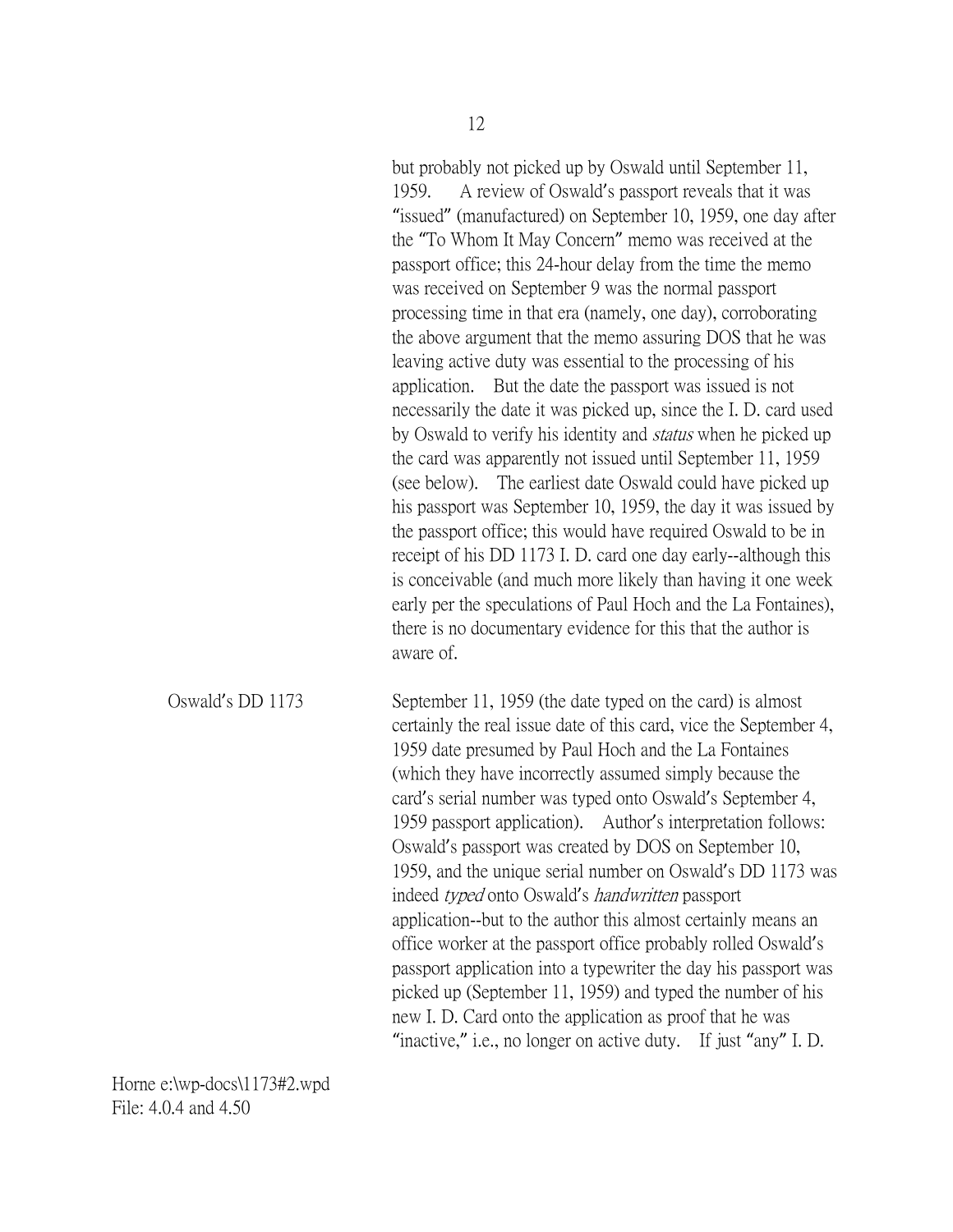card would have sufficed for issue of a passport, then Oswald's "green" active duty card could have been used as proof of identity the day he applied for his passport on September 4, but instead we have a *typewritten* (vice handwritten) notation (which implies a passport office official verifying identity) which specifies that Oswald has an "inactive" status; i.e., verification that he has actually achieved the inactive status promised in the memo delivered to the passport office on September 9. The point here is that the memo delivered September 9, 1959 promises that he will leave active duty and acquire an inactive status on September 11, 1959, and the passport issued by the passport office on September 10, 1959 is almost certainly picked up one day later (the day Oswald was discharged), for this date, 11 September, 1959, is the date of issue typed on his DD 1173--which certified (on its front side) his "MCR/INACT" status.

### Related Issue:

At this juncture it is timely to point out a finding made independently by the author while reviewing the officer service record of former 1st LT Alexander G. Ayers, the Marine officer responsible for the processing of Oswald's discharge paperwork. [First, in the way of background, it should be explained that Oswald and Ayers, under normal circumstances, would not have had any contact at MCAS El Toro up until the week prior to Oswald's transfer. As evidence of this, Oswald's Record of Service pages from his USMC enlisted personnel file are provided as attachment 12; Oswald is shown therein to have transferred out of his MACS-9 unit on September 3, 1959, and into H & HS (Headquarters and Headquarters Squadron), the "admin section" for the base which, among other duties, prepared the paperwork necessary to discharge Marines from active duty, on September 4, 1959. 1st LT Ayers, as shown by his chronological record of duty assignments (attachment 13), was Assistant OIC of the Separation Section for H & HS when Oswald's discharge was processed. Author*'*s finding follows:

As highlighted in 1st LT Ayers' "Administrative Remarks" page from his service record (attachment 14), Alexander G. Ayers was granted a Secret security clearance on September 11, 1959, the same day that Lee Harvey Oswald was discharged from the United States Marine Corps.

This apparent coincidence is quite interesting, particularly when one reviews the work assignments of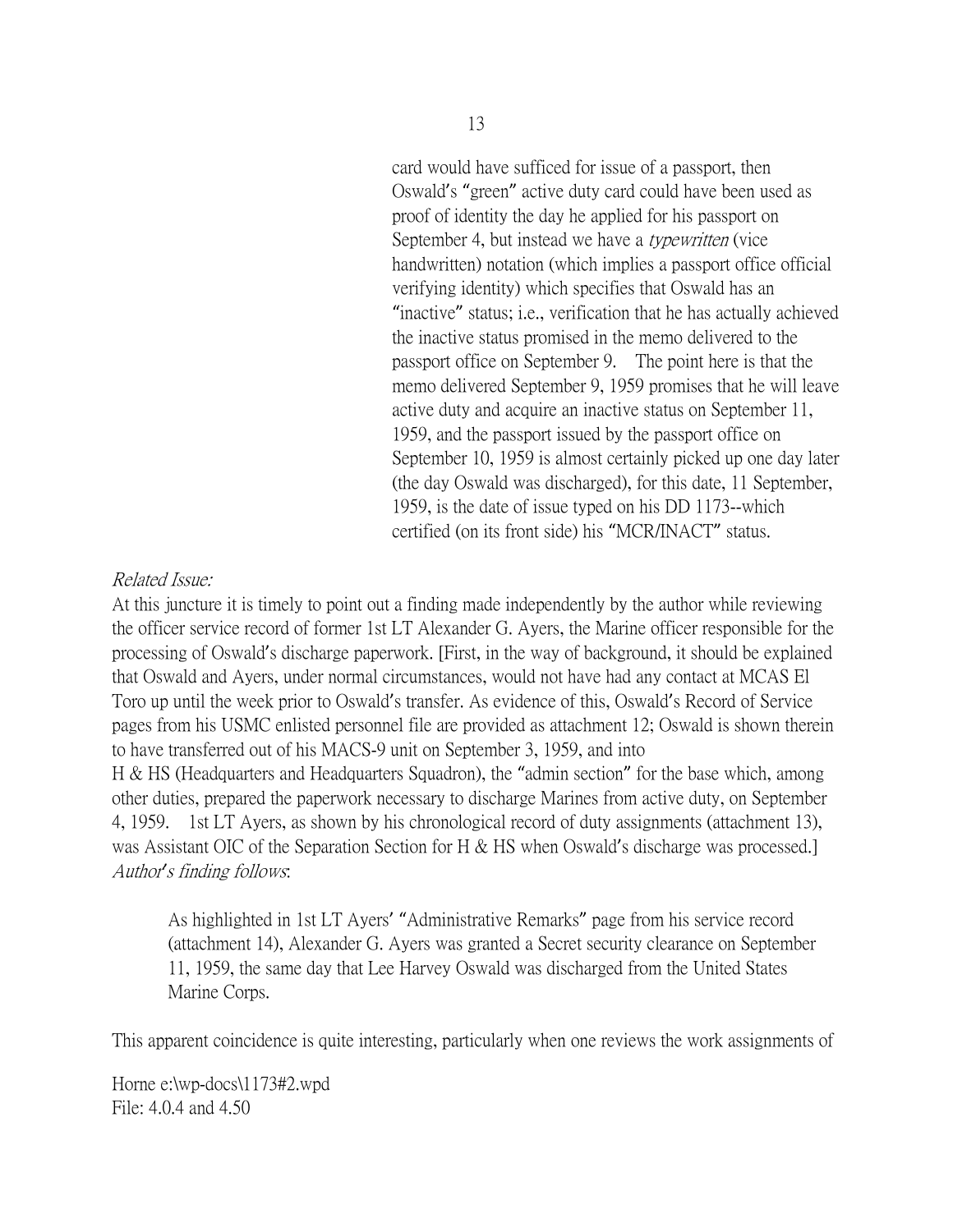1st LT Ayers and can find no apparent correspondence between the dates various duties were assigned, and his receipt of a security clearance. A review of attachment 13 reveals that Ayers, who had once been OIC of the Separation Section (serving as OIC from March 2, 1959 through April 9, 1959), was again assigned Separation Section duties commencing July 1, 1959, but this time in the reduced (and less responsible) capacity as Assistant OIC (instead of OIC), serving in that reduced role until November 21, 1959, the date he was discharged from active duty and became a Marine Corps Reservist. Neither the nature of his duties as Assistant OIC of the Separation Section, nor his other duties as Administrative Officer (preparation of routine paperwork and correspondence) or Casualty Assistance Officer (death notifications) appear to explain the need for a Secret clearance as late in his tour of duty as September 11, 1959; furthermore, if this were the case, one would think that he would have been granted the Secret clearance on April 10, 1959, the same day he became Administrative Officer, or on July 1, 1959, the same date he became Casualty Assistance Officer and Assistant OIC of the Separation Section. In fact, Ayers' receipt of a Secret clearance on September 11, 1959, the same day as Oswald's discharge, looks even more anomalous due to its proximity with his own impending discharge (i.e., November 21, 1959), and begs explanation. The author interviewed Alexander Ayers on behalf of ARRB, by telephone, on February 18, 1997, and he could not recall receiving any clearance whatsoever while stationed at El Toro, and furthermore, said he had no recollection of ever handling classified material in the course of any of his duties while stationed at H & HS. In fact, he independently expressed his own opinion that it seemed odd for someone to receive a security clearance one-and-a-half months prior to being discharged from the Marine Corps. He could provide no explanation for the entry in his service record which records his receipt of a Secret clearance on September 11, 1959. (See attachment 18.) Consequently, this synchronicity (between Oswald's discharge date and the date First Lieutenant Ayers was granted a Secret clearance, i.e., September 11, 1959) will most likely remain an unexplained coincidence, in the absence of any new evidence.

Lead # 10/Allegation: That Oswald's DD 1173 I. D. card was lost, and subsequently returned in the mail, and that the circular date stamp is a U. S. Post Office cancellation stamp used by the post office when the card was (presumably) mailed back to the Department of Defense by the person who found it.

Findings: Incorrect. The author was able to conclusively determine that the stamp on Oswald's DD 1173 is not a postal cancellation cache. By comparing a JUL 19, 1960 cache with an AUG 8, 1996 cache (see attachment 15), it was determined that the format of the cancellation stamp used by the U. S. Postal Service in 1960 was identical with that used in 1996. It seemed reasonable to conclude, therefore, that the format of cancellation stamps used in 1962 or 1963 (the period in which the DD 1173 was presumably lost and postmarked upon its return to the Department of Defense) would have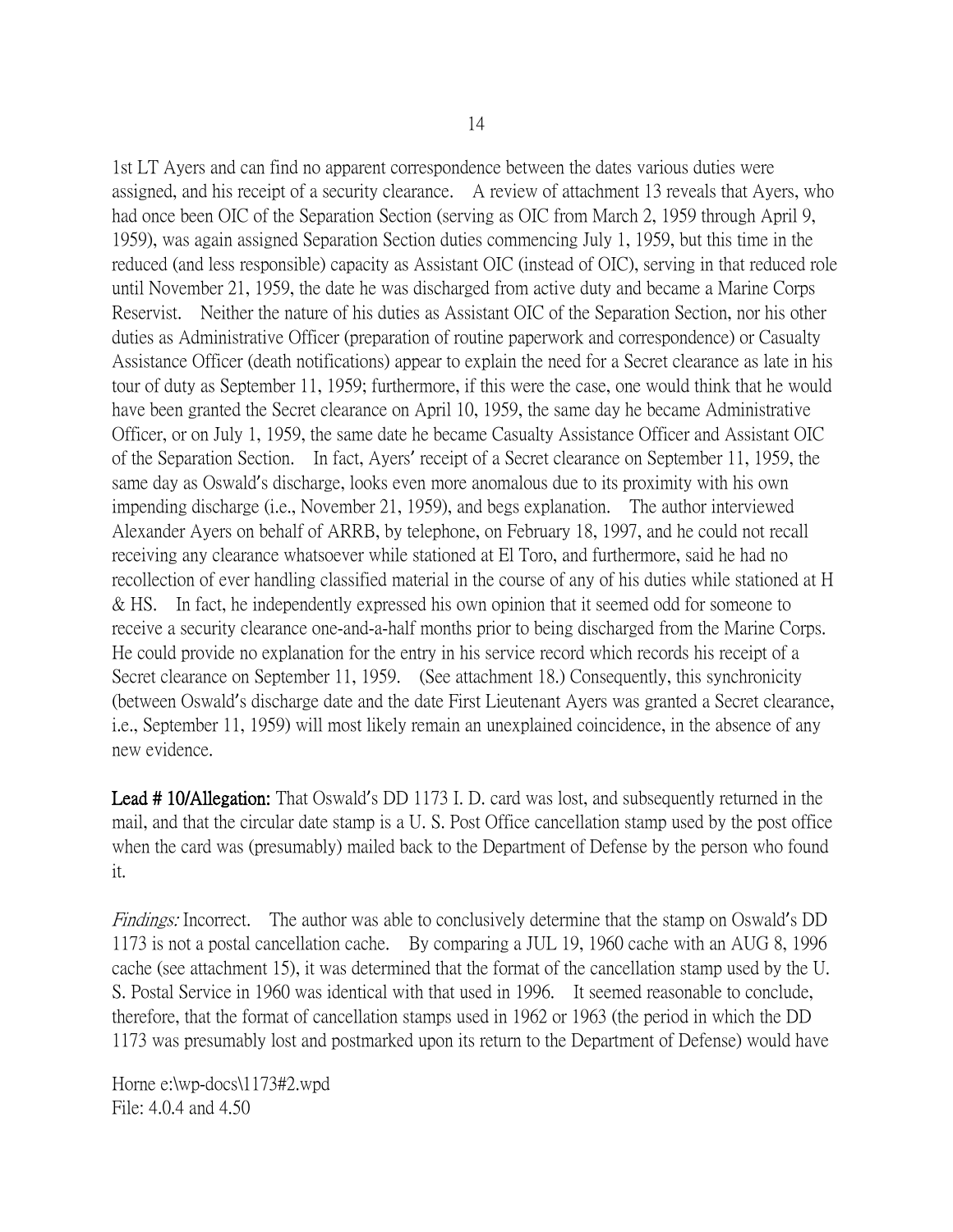been identical. Using attachment 15 as a "control," it is therefore demonstrable that the circular stamp found on the DD 1173 (see attachment 2) is not a postal cancellation stamp: a city name does not appear (as it should) in the outer circumference of the DD 1173 mystery stamp; and the month, day and year appear on the DD 1173 stamp in the outer ring of the circle, instead of in the center of the circle (where they would appear on a true postal cancellation). The author's findings confirm researcher Paul Hoch's earlier suspicion, outlined in his "Echoes of Conspiracy" newsletter of 3/8/93, that the circular stamp on Oswald's DD 1173 may not have been a postal cancellation at all, but instead was probably affixed by Oswald himself with his own stamp kit. In addition, the author has observed that this date stamp on the front side of the DD 1173 (see attachment 2) just happens to coincide with the opaque white "mask" on the lower right hand corner of the "Oswald in Minsk" photo on the front of the card; perhaps the purpose of the stamp was to either disguise the abnormality in the Minsk photo, or to make it appear as if his expired I. D. card (which expired December 7, 1962) had been extended (until JUL or OCT 23, 1963), or both. Furthermore, as Paul Hoch pointed out, the mysterious date stamp also contains the markings for two different months, JUL and OCT, unlike any postal cancellation this author has ever seen. Thus, there exists no documentary evidence to support the La Fontaine's claims that the DD 1173 card was ever mailed to the Department of Defense, or returned by DOD to Lee Harvey Oswald.

\_\_\_\_\_\_\_\_\_\_\_\_\_\_\_\_\_\_\_\_\_\_\_\_\_\_\_\_\_\_\_\_\_\_\_\_\_\_\_\_\_\_\_\_\_\_\_\_\_\_\_\_\_\_\_\_\_\_\_\_\_\_\_\_\_\_\_\_\_\_\_\_\_\_\_\_\_\_

### Conclusions and Recommendations:

Following ARRB requests, the Department of Defense has been unsuccessful in locating any documentation which memorializes its policies or directives regarding the issuance of the DD 1173 I.D. card. DOD policy on its issuance can be inferred from the Army regulations of July 1957, July 1959, and from the USMC's PRAM (change 2, implemented in December 1959), but ARRB has seen no direct documentation of DOD's contemporaneous service-wide directives, effective in September 1959, regarding its own widely-used I.D. card. In any case, what really would have mattered to the junior officer and the first sergeant running the El Toro Separation Section would not have been some service-wide DOD directive, but rather its implementation within the Marine Corps as stated in the requirements of the USMC's personnel regulations manual (the PRAM). The analysis conducted of the 8 reserve I.D. cards issued to El Toro Marines between August 1959 and May 1960 strongly suggests that the USMC may not have switched from issuance of the "Tan" DD 1173 to the "Red" DD 2MC(Res) I.D. card until change 2 to the PRAM was promulgated in December, 1959. In any case, the documented issuance of this same I.D. card to six out of eight El Toro Marines, and its probable issuance to a seventh Marine, argue against the uniqueness of this event and give it every appearance of having been "business as usual" at the El Toro H & HS Separation Section, regardless